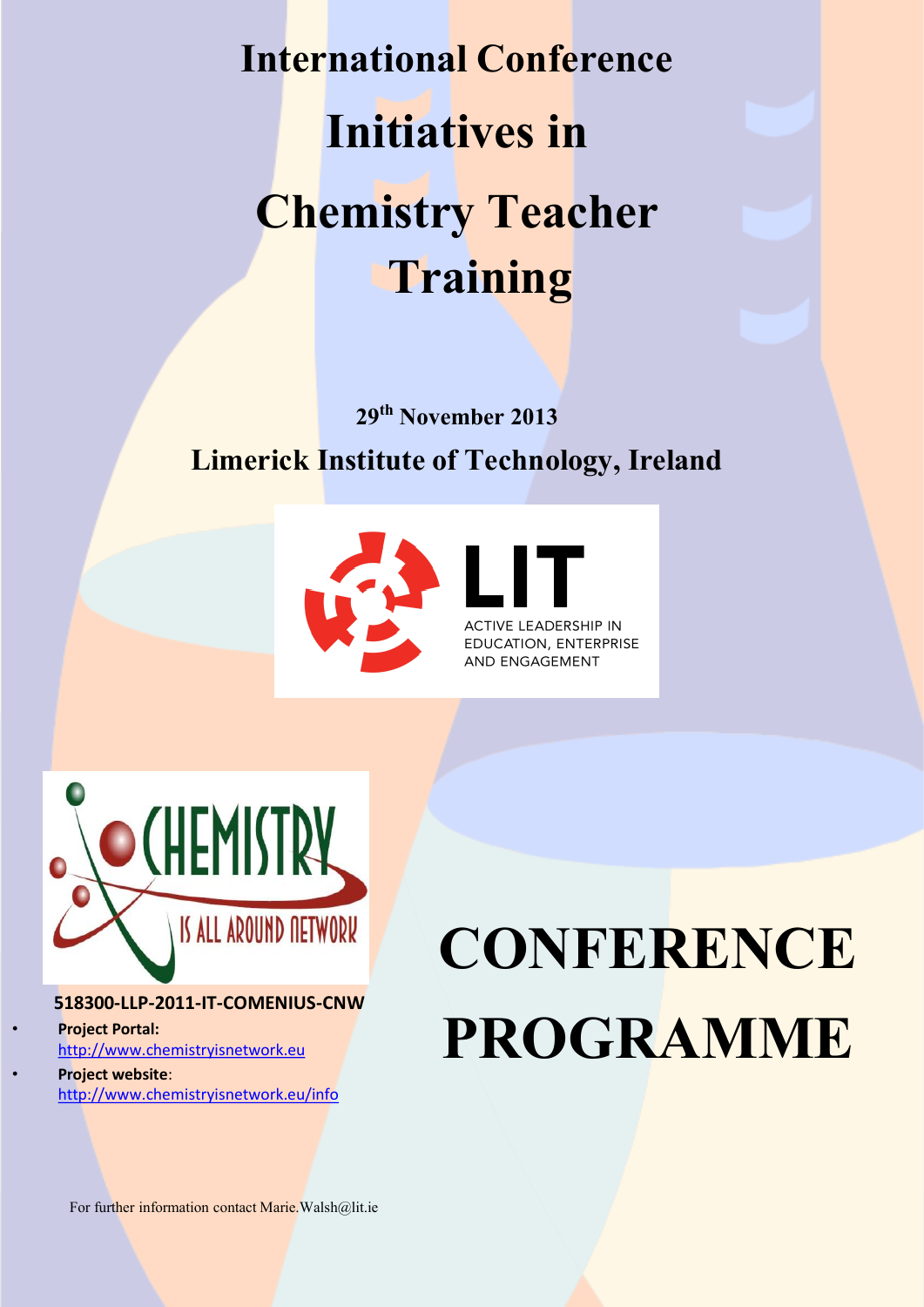| 8.30 a.m.- 9.00a.m. | <b>Registration</b>                                                      |  |  |  |  |  |  |  |
|---------------------|--------------------------------------------------------------------------|--|--|--|--|--|--|--|
| 9 – 9.15 a.m.       | Welcome                                                                  |  |  |  |  |  |  |  |
|                     | <b>Michelle McKeon Bennett Head of Dept. Applied</b>                     |  |  |  |  |  |  |  |
|                     | <b>Science</b>                                                           |  |  |  |  |  |  |  |
|                     | <b>Michael O'Connell, Vice-President</b>                                 |  |  |  |  |  |  |  |
|                     | <b>Internationalisation</b>                                              |  |  |  |  |  |  |  |
|                     |                                                                          |  |  |  |  |  |  |  |
| 9.15 – 10.30 a.m.   | <b>Shared Experiences in Chemistry Teacher Training</b>                  |  |  |  |  |  |  |  |
|                     | in Europe                                                                |  |  |  |  |  |  |  |
|                     | <b>Initiatives in Chemistry Teacher Training in Italy:</b>               |  |  |  |  |  |  |  |
|                     | Significant Testimonials Maria Maddalena Carnasciali,                    |  |  |  |  |  |  |  |
|                     | Laura Ricco                                                              |  |  |  |  |  |  |  |
|                     | $\vert$ in<br><b>Pre-service Primary School Teachers</b><br><b>Ideas</b> |  |  |  |  |  |  |  |
|                     | <b>Chemistry Preparing and Retaining High Quality</b>                    |  |  |  |  |  |  |  |
|                     | <b>Chemistry Teachers in Greece</b> Katerina Salta and                   |  |  |  |  |  |  |  |
|                     | <b>Dionysios Koulougliotis</b>                                           |  |  |  |  |  |  |  |
|                     | <b>Chemistry Teachers' Training in the Fédération</b>                    |  |  |  |  |  |  |  |
|                     | <b>Wallonie-Bruxelles (Belgium)</b> Zlata Selak & Julien                 |  |  |  |  |  |  |  |
|                     | Keutgen                                                                  |  |  |  |  |  |  |  |
|                     | <b>Chemistry Teachers' Training in Slovakia Katarina</b>                 |  |  |  |  |  |  |  |
|                     | Javorová                                                                 |  |  |  |  |  |  |  |
|                     | In-service teacher training in Portugal: Objectives,                     |  |  |  |  |  |  |  |
|                     | organisation and impact on teacher's career O.                           |  |  |  |  |  |  |  |
|                     | Ferreira, A.I. Pereira, A. Silva, E. Afonso and M.F.                     |  |  |  |  |  |  |  |
|                     | <b>Barreiro</b>                                                          |  |  |  |  |  |  |  |
|                     |                                                                          |  |  |  |  |  |  |  |
|                     |                                                                          |  |  |  |  |  |  |  |
| $10.30 - 11$ a.m.   | <b>Coffee Break</b>                                                      |  |  |  |  |  |  |  |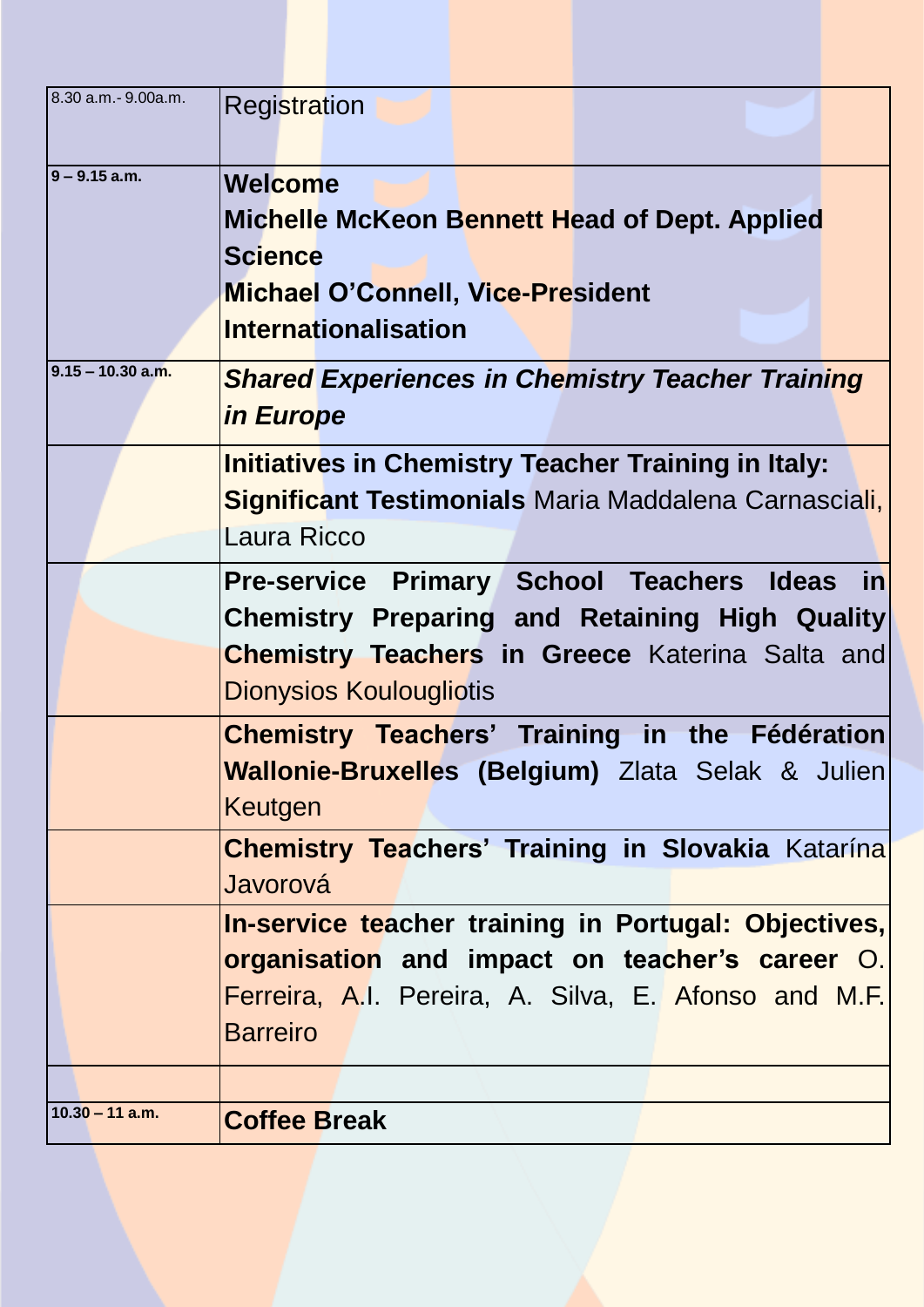| $11 - 12.30$ p.m.             | Teacher training in Turkey and an                                       |  |  |  |  |  |  |  |
|-------------------------------|-------------------------------------------------------------------------|--|--|--|--|--|--|--|
|                               | analysis of the recent status Murat                                     |  |  |  |  |  |  |  |
|                               | Demirbaş, Mustafa Bayrakcı, Nazmiye                                     |  |  |  |  |  |  |  |
|                               | <b>Başer</b>                                                            |  |  |  |  |  |  |  |
|                               | <b>Chemistry Teachers' Training: Bulgaria</b>                           |  |  |  |  |  |  |  |
|                               | Milena Kirova, Adriana Tafrova – Grigoroval                             |  |  |  |  |  |  |  |
|                               | & Milena Koleva                                                         |  |  |  |  |  |  |  |
|                               | <b>Science Teachers Training in Spain</b>                               |  |  |  |  |  |  |  |
|                               | Antonio Jesús Torres Gil                                                |  |  |  |  |  |  |  |
|                               | TEACHERS' TRAINING IN THE CZECH                                         |  |  |  |  |  |  |  |
|                               | REPUBLIC II Marcela Grecová, Zdeněk                                     |  |  |  |  |  |  |  |
|                               | Hrdlička, Veronika Popová                                               |  |  |  |  |  |  |  |
|                               |                                                                         |  |  |  |  |  |  |  |
|                               | <b>Chemistry Teachers' Training in Poland</b><br><b>Magdalena Galaj</b> |  |  |  |  |  |  |  |
|                               | <b>Initiatives in Chemistry Teacher Training</b>                        |  |  |  |  |  |  |  |
| <b>in Ireland Marie Walsh</b> |                                                                         |  |  |  |  |  |  |  |
|                               |                                                                         |  |  |  |  |  |  |  |
| $12.30 - 1.30$ p.m.           | <b>LUNCH</b>                                                            |  |  |  |  |  |  |  |

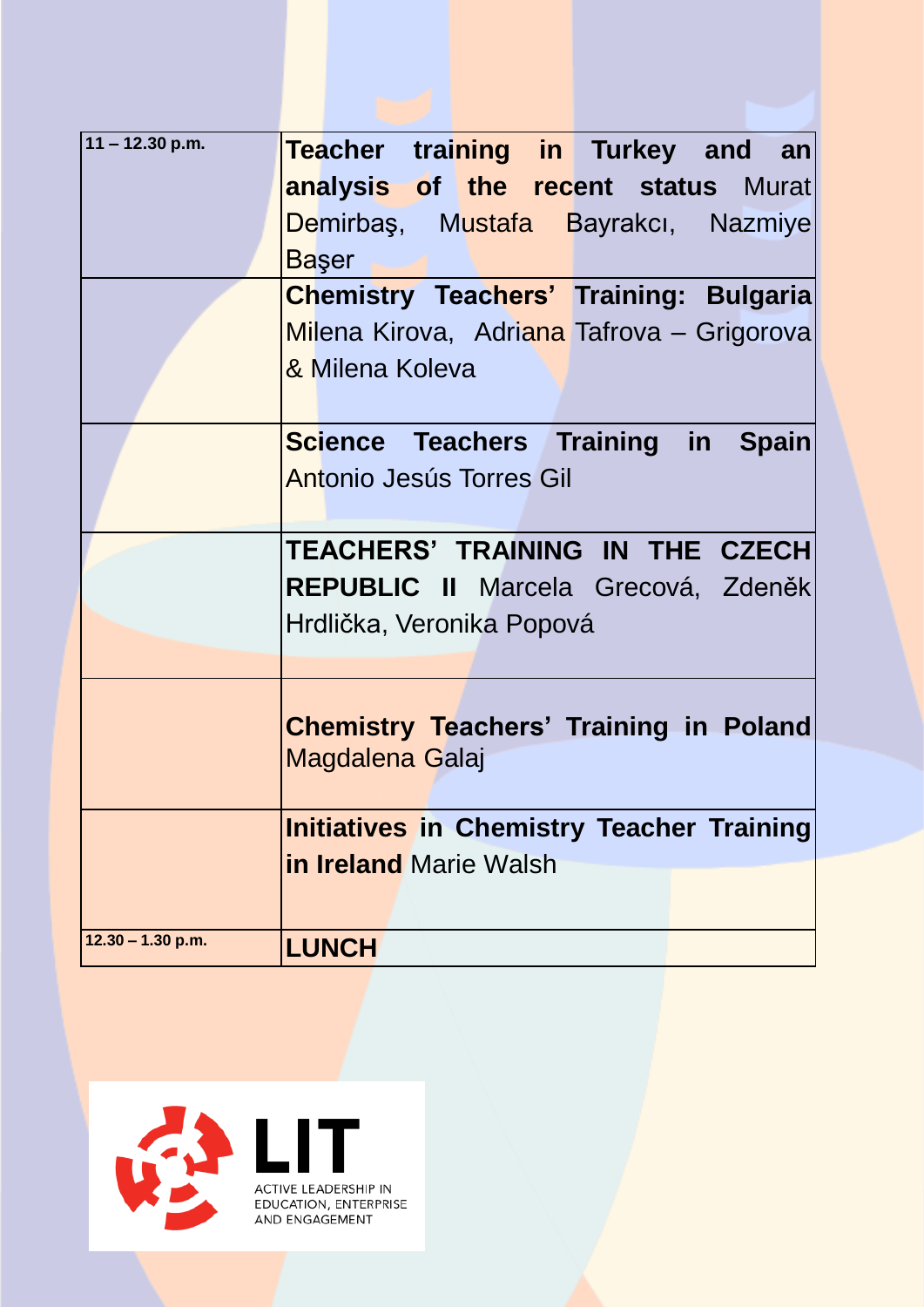| $1.30 - 3.30$ p.m.                                           | <b>Initiatives in Chemistry Teacher Training</b>                                 |  |  |  |  |  |  |
|--------------------------------------------------------------|----------------------------------------------------------------------------------|--|--|--|--|--|--|
|                                                              | An Overview of the Chemistry is all around us network                            |  |  |  |  |  |  |
|                                                              | <b>project</b> Maria Maddalena Carnasciali                                       |  |  |  |  |  |  |
|                                                              |                                                                                  |  |  |  |  |  |  |
|                                                              |                                                                                  |  |  |  |  |  |  |
|                                                              | From SER to STL: translating science education research                          |  |  |  |  |  |  |
|                                                              | into science teaching and learning Peter E. Childs                               |  |  |  |  |  |  |
|                                                              |                                                                                  |  |  |  |  |  |  |
|                                                              |                                                                                  |  |  |  |  |  |  |
|                                                              | <b>Pre-service Primary Teachers Ideas in Chemistry Maeve</b>                     |  |  |  |  |  |  |
|                                                              | Liston                                                                           |  |  |  |  |  |  |
|                                                              |                                                                                  |  |  |  |  |  |  |
| <b>Investigating and Addressing Chemistry Misconceptions</b> |                                                                                  |  |  |  |  |  |  |
|                                                              | in the Subject Matter Knowledge and Pedagogical Content                          |  |  |  |  |  |  |
|                                                              | Knowledge of Pre-service Science Teachers Muireann                               |  |  |  |  |  |  |
|                                                              | Sheehan & Peter E. Childs                                                        |  |  |  |  |  |  |
|                                                              |                                                                                  |  |  |  |  |  |  |
|                                                              | Applying Technology to enhance Chemistry Education                               |  |  |  |  |  |  |
|                                                              | <b>Claire McDonnell</b>                                                          |  |  |  |  |  |  |
|                                                              |                                                                                  |  |  |  |  |  |  |
|                                                              |                                                                                  |  |  |  |  |  |  |
|                                                              | Using Moodle for sustainable professional development<br>for teachers Mark Glynn |  |  |  |  |  |  |
|                                                              |                                                                                  |  |  |  |  |  |  |
|                                                              |                                                                                  |  |  |  |  |  |  |
|                                                              |                                                                                  |  |  |  |  |  |  |
| $3.30 - 3.45$ p.m.                                           | <b>Coffee Break</b>                                                              |  |  |  |  |  |  |

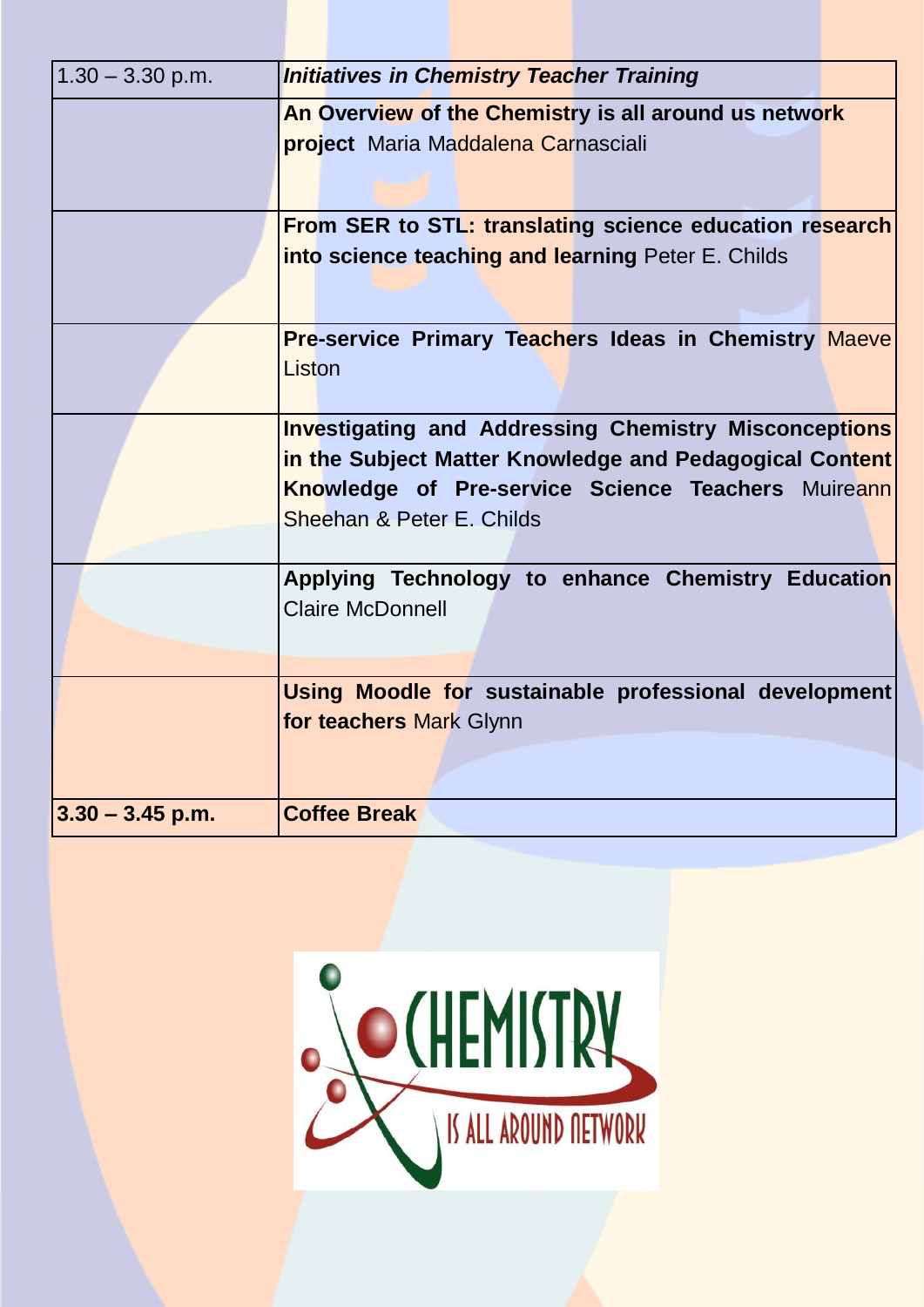| $3.45 - 4.45$ p.m |                                                          |                                    |  |  |  |                                     | The use of Visual Aids for concrete learners: Facilitating     |
|-------------------|----------------------------------------------------------|------------------------------------|--|--|--|-------------------------------------|----------------------------------------------------------------|
|                   |                                                          | understanding in Organic Chemistry |  |  |  |                                     |                                                                |
|                   |                                                          | O' Dwyer, A. & Childs, P.E.        |  |  |  |                                     |                                                                |
|                   |                                                          |                                    |  |  |  |                                     |                                                                |
|                   |                                                          |                                    |  |  |  |                                     |                                                                |
|                   |                                                          | <b>Developing</b> and              |  |  |  |                                     | Implementing Teacher Education                                 |
|                   |                                                          |                                    |  |  |  |                                     | <b>Programmes &amp; Resources for teaching Chemistry.Sarah</b> |
|                   |                                                          |                                    |  |  |  |                                     | Brady, Odilla E. Finlayson, Deirdre McCabe, Paul van Kampen,   |
|                   |                                                          | James Lovatt, Eilish McLoughlin    |  |  |  |                                     |                                                                |
|                   |                                                          |                                    |  |  |  |                                     |                                                                |
|                   |                                                          |                                    |  |  |  | Technology Enhanced Learning in the | <b>Chemistry</b>                                               |
|                   |                                                          | <b>Classroom Michael Seery</b>     |  |  |  |                                     |                                                                |
|                   |                                                          |                                    |  |  |  |                                     |                                                                |
|                   |                                                          |                                    |  |  |  |                                     | Teacher Professional Development as a Process of               |
|                   | <b>Boundary Crossing between Communities of Practice</b> |                                    |  |  |  |                                     |                                                                |
|                   | Geraldine Mooney Simmie & Manfred Lang                   |                                    |  |  |  |                                     |                                                                |
|                   |                                                          |                                    |  |  |  |                                     |                                                                |
|                   |                                                          |                                    |  |  |  |                                     |                                                                |
| 4.45 p.m.         |                                                          | <b>CLOSING REMARKS</b>             |  |  |  |                                     |                                                                |



# Programme Committee

Dr. Hana Bartkova, Institute of Chemical Technology, Prague, Czech Republic

Dr. Maria Maddalena Carnasciali, University of Genoa, Italy

Dr. Murat DemirbaŞ, Kırıkkale University Education Faculty, Turkey

Dr. Milena Koleva, Technical University of Gabrovo, Bulgaria

Dr. Dionysios Koulougliotis Technological Educational Institute (T.E.I.) of Ionian Islands, Greece

Dr. James Ring, Limerick Civic Trust, Limerick

Dr. David Sutton, Limerick Institute of Technology, Ireland

Marie Walsh, Limerick Institute of Technology, Ireland